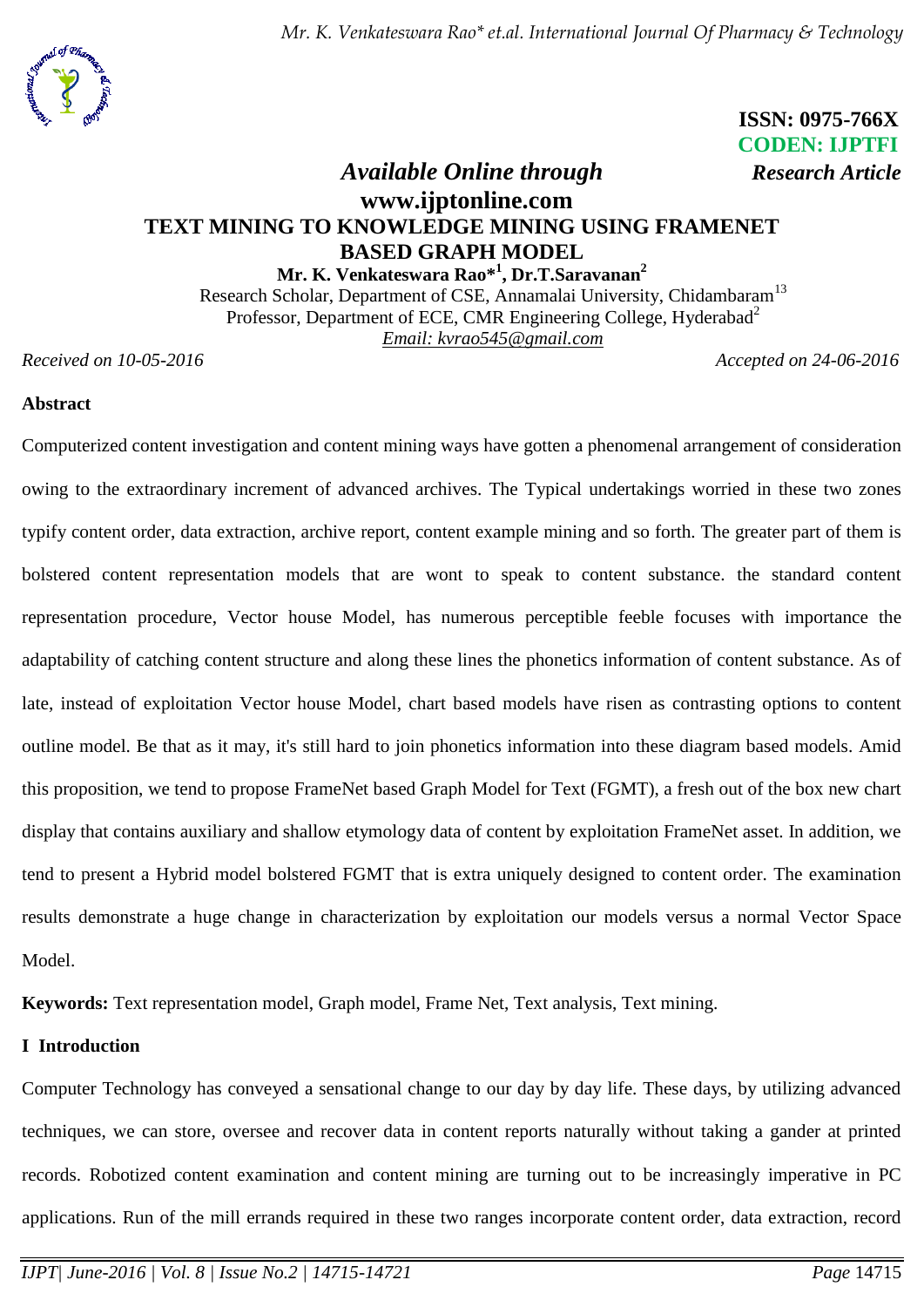*Mr. K. Venkateswara Rao\* et.al. International Journal Of Pharmacy & Technology* rundown, content example mining and so forth. The greater part of them depend on content representation models which are utilized to speak to content substance so PC can comprehend and work with content. As ways to deal with manage the above issues, in this postulation, we propose *FrameNet-based Graph Model for Text* **(FGMT)** which is a chart content representation model taking into account outline semantics and FrameNet for content just records. This

diagram model contains basic and shallow semantic data of content substance separated by utilizing semantic part naming.

## **II A Framenet-Based Graph Model For Text**

Graph fashions for internet documents have the capability to capture extra structural data of textual content than Vector area version and feature shown great improvement in type (k-NN, k-Means) accuracy in contrast to VSM. However, those models can't be implemented at once in maximum version-based classifiers like Decision Tree, Naive Bayes. Also, the use of these fashions in textual content type are time-ingesting approaches because of complexity troubles associated with the computation of similarity measure among graphs.

The objective of our approach is to represent a text as a graph which includes semantic facts of the textual content. Through considering a text as a group of frames in FrameNet layout, we first assemble a graph for each frame inside the textual content, then combine all the received graphs right into a unmarried graph representing the complete textual content. Given a textual content as input, in figure 1.



## **Fig. 1: Method of FGMT**

In Fig. 1, given the text "The small canine is overwhelmed via the large cat. Peter likes the dog.", frames "Beat opponent" and "Experiencer awareness" in conjunction with their elements are identified in Shallow Semantic analysis step. in a while, Graph creation step builds two graphs representing two frames. Eventually, those graphs are mixed right into a unmarried graph describing the whole textual content in Graph final touch step.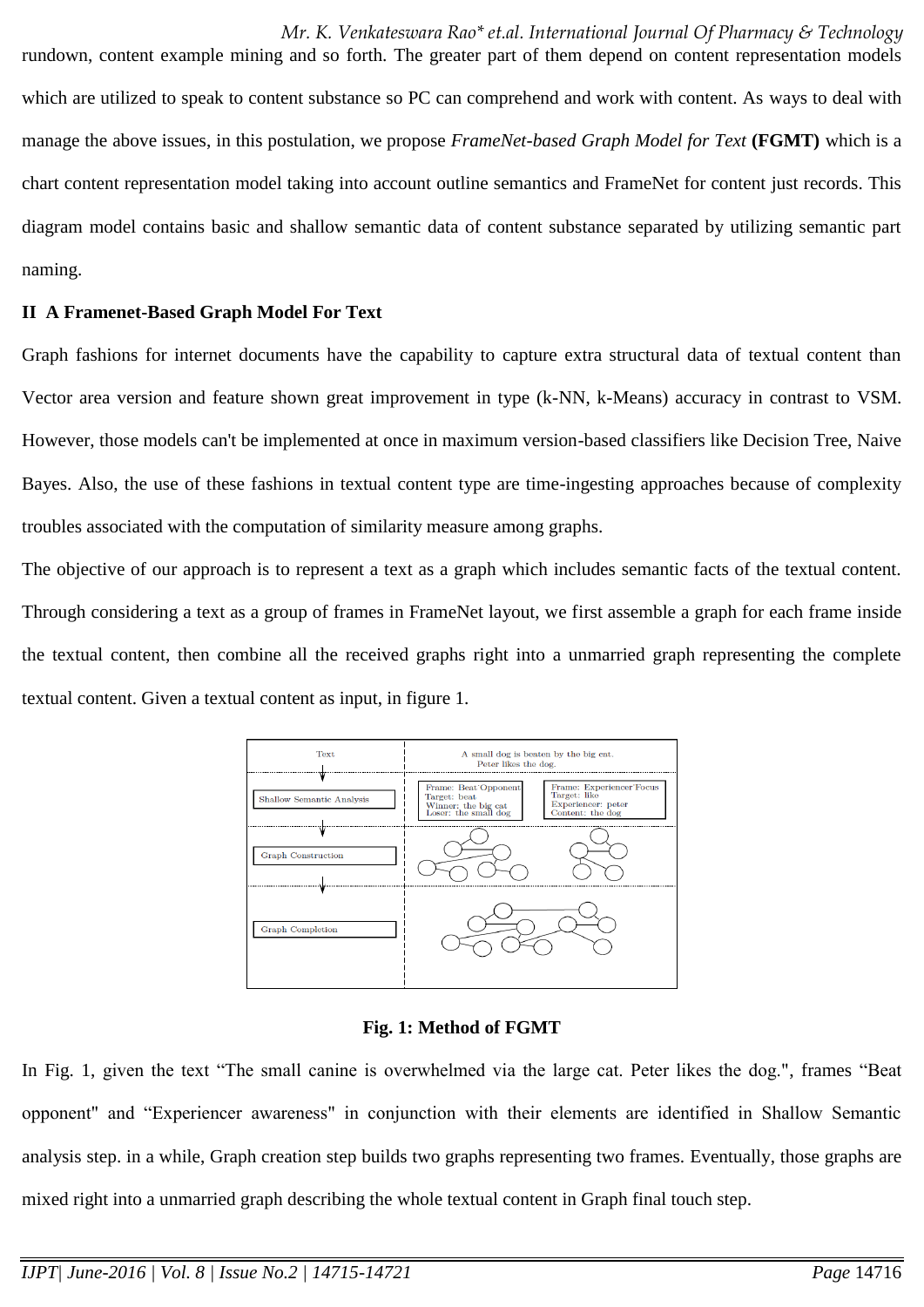*Mr. K. Venkateswara Rao\* et.al. International Journal Of Pharmacy & Technology* We show a top level view of our method which incorporates three foremost steps:

- (1) *Shallow Semantic analysis:* this is the primary foremost step of our technique which has the purpose of annotating textual content with semantic frames primarily based on FrameNet.
- (2) *Graph construction*: the primary feature of this step is to construct graphs representing the frames detected from text in the first step.
- *(3) Graph completion:* To build graph representing the text, we integrate frames graphs constructed within the previous step into a single one. The output of our approach is a unmarried graph describing the given textual content.

#### **III Shallow Semantic Evaluation**

This step goals to label new, unrestricted text with semantic frames and position facts primarily based on FrameNet. For instance, given the textual content "The small canine is crushed through the large cat. Peter likes the canine.", "Beat opponent" and "Experiencer attention" frames are detected. Frame "Beat opponent" has "beat", "the huge cat" and "the small dog" as target, "Winner" role and "Loser" position, respectively. Meanwhile, in "Experiencer recognition", "like" is the target, "Experiencer" and "content material" are roles assigned to "Peter" and "the canine", respectively.

In NLP, this mission can be noted Shallow Semantic Parsing or Semantic position labelling which has end up a main mission in computational linguistics lately. As a way to clear up this undertaking, we use Shalmaneser that's a free tool chain for shallow semantic parsing and adapt it to our work.

#### **IV Shalmaneser**

Shalmaneser is a loosely coupled tool chain which has modular structure, so it enables the mixing of extra processing modules. Moreover, the processing additives were stored encapsulated to be without difficulty adaptable to new capabilities, parsers, languages, or classification algorithms.

Shalmaneser has three components of Preprocessing, body Disambiguator and role task machine. These modules use SALSA/TIGER XML that's a effective and versatile XML layout for representing semantic roles of Saarland university as a interchange format.

#### **Pre-processing:**

Parsers, lemmatizers and part of speech taggers are used to pre-manner records and export output in SALSA/TIGER XML layout.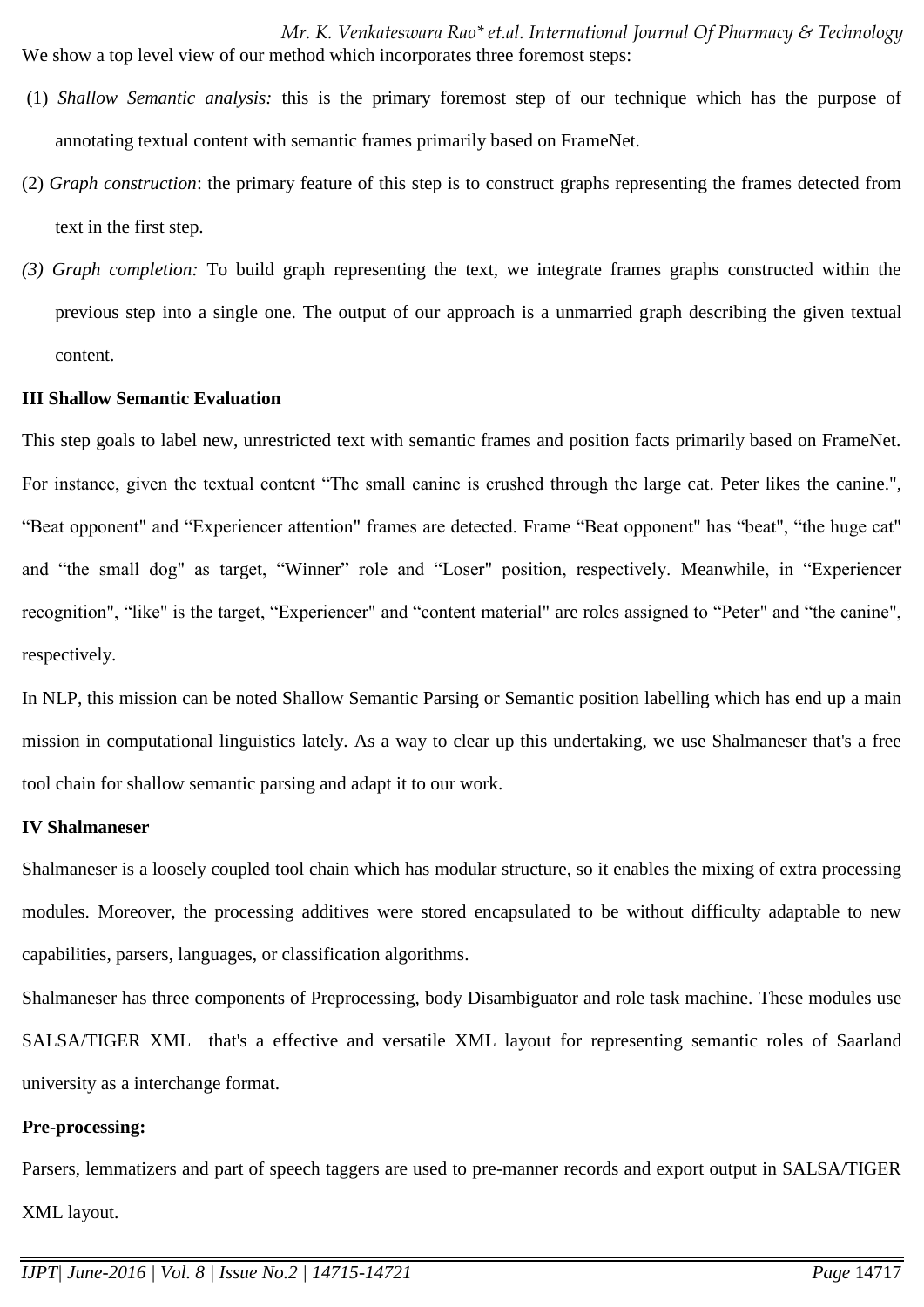#### **Body Disambiguator:**

It is a module for identifying target (the lexical unit evoking a body) and assigning a correct body to the target (each goal can be linked to a couple of frames because of phrase sense ambiguation hassle). In fact, the primary task, identifying target candidate is a simple mission due to the fact FrameNet seasoned-vides a listing of Lexical devices which might be goals of frames. The principal hassle right here is assigning a correct frame to the target, and it is resolved by way of using supervised machine studying technique (Naive Bayes). This module makes use of a wealthy set of features for system getting to know algorithm which include a bag of phrases context, with a window length of 1 or more sentences, bigrams and trigrams focused at the goal phrase, grammatical functions of the target word etc.

### **Role assignment system:**

It assigns semantic roles to the linguistic context of a target, based at the semantic body assigned to the target. The undertaking can be completed in a single step, or it could be break up into argument reputation (argrec) and argument labeling (arglab). Argrec step distinguishes only between roles and non-roles, at the same time as Arglab plays a extra precise classification on the times recognized as roles within the first step. on this module, supervised system gaining knowledge of technique (most Entropy technique) is also implemented.

Currently, this module consists of 30 features for device getting to know algorithm. When testing on FrameNet 1.2 facts (90% education, 10% checking out), Shalmaneser can reach 93.2% accuracy for frame disambiguation and 85.5% Precision, 66.9% remember for function challenge. At this current model (launch 1.1), Shalmaneser supports English pre-skilled classifiers for FrameNet 1.3.

## **Graph for semantic function**

Regarding the truth that each semantic position corresponds to a syntactic constituent, building a graph for a semantic function can be don't forget as constructing a graph for a syntactic constituent. The principle idea is that, based totally at the syntax pattern of the given syntactic constituent, we decide which factors are essential so they must be selected as nodes within the graph and what relations between them are. It is similar to the idea of the usage of the syntax pattern to build conceptual graph .but, on this work; we simplify the assignment to constructing a graph that's easier than conceptual graph. To start with, for each of syntactic constituent corresponding to the semantic role, we extract its syntax pattern (may be received from syntactic parsing result) that paperwork the constituent. as an instance, the sentence "Mary and her husband like animal" has "Experiencer cognizance" body in which "like" is a goal, "Mary and her husband" and "animal" are "Experiencer" and "item" semantic roles, respectively.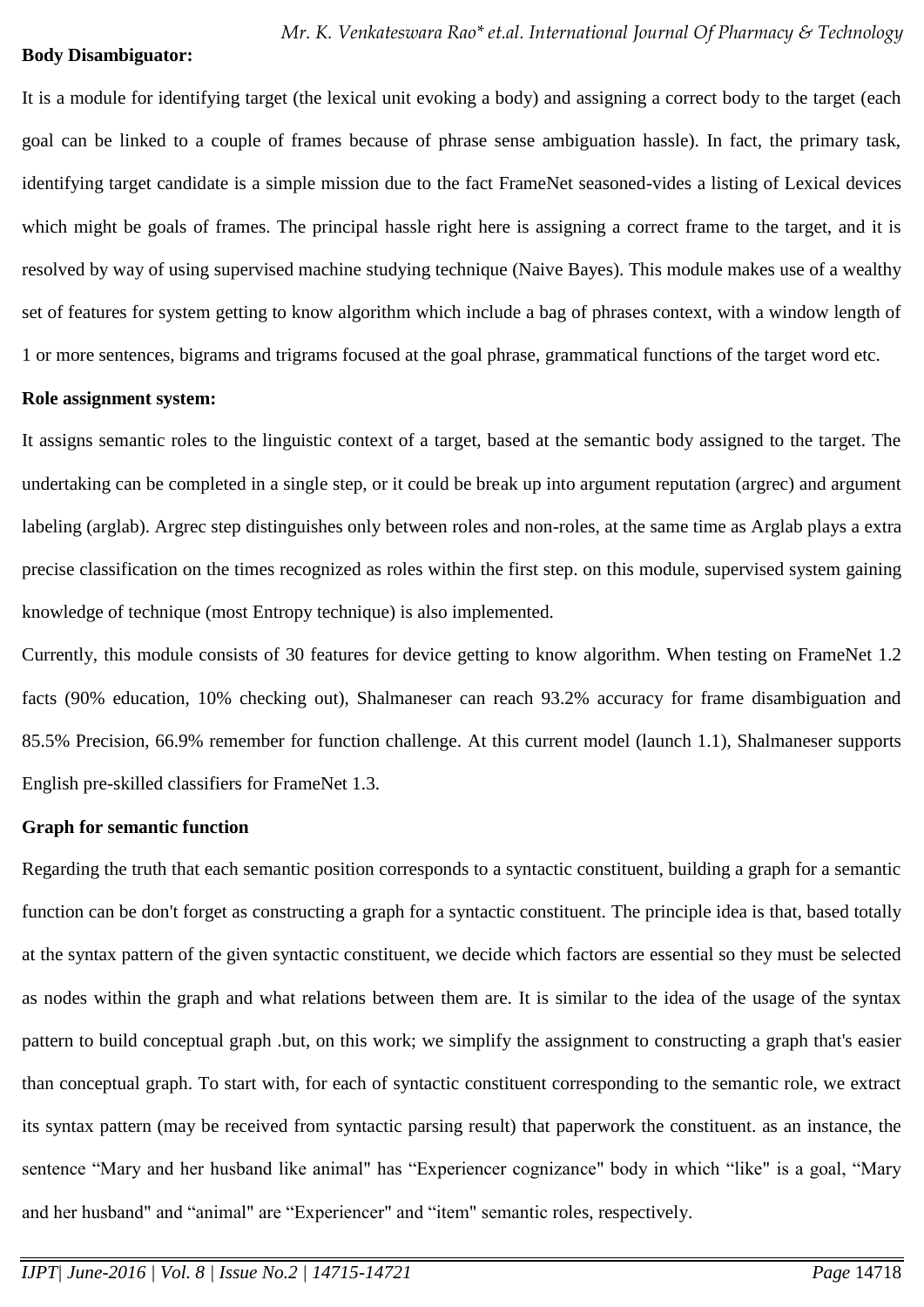

**Fig. 4.1: Syntax tree of "Mary and her husband like animal"**

We realize that the syntactic category of a semantic position in FrameNet may be Noun word (typically), Prepositional phrase, Verb phrase, Adjective phrase, Adverb word, or Clause and many others [20]. Consequently, the syntax pat-terns we should address are the ones forming the above syntactic categories. With the intention to build the rule set, we acquire syntactic styles from information corpus, and then clear up every sample individually.

## **Graph Completion**

After constructing graphs for a set of frames detected from text, we carry out the following step which is connecting frame graphs collectively to shape graph representing the complete textual content. In this phase, we recall the text of "The small dog is crushed by means of the massive cat. The clever mouse beats the cat. Peter likes canine." as an instance. We name the text "Animal". There are three frames within the text: "Beat Opponent"(target: "beat", winner: "the massive cat", loser: "the small dog");



**Fig. 4.2: Graph for frame Beat Opponent**

## **V Conclusions and Future Works**

A FrameNet-primarily based Graph model for text that's a graph model that captures structural and shallow semantic records of texts. A graph in FGMT offers a photo about semantic frames, objectives and semantic roles in a textual content based totally on frame Semantics theory and FrameNet linguistic resource. Primarily based on this FGMT, a hybrid version can be built by using common sub graph mining tool, after which it could be carried out immediately in maximum system studying algorithms. Second, a tool building FGMT and Hybrid models based on FGMT for a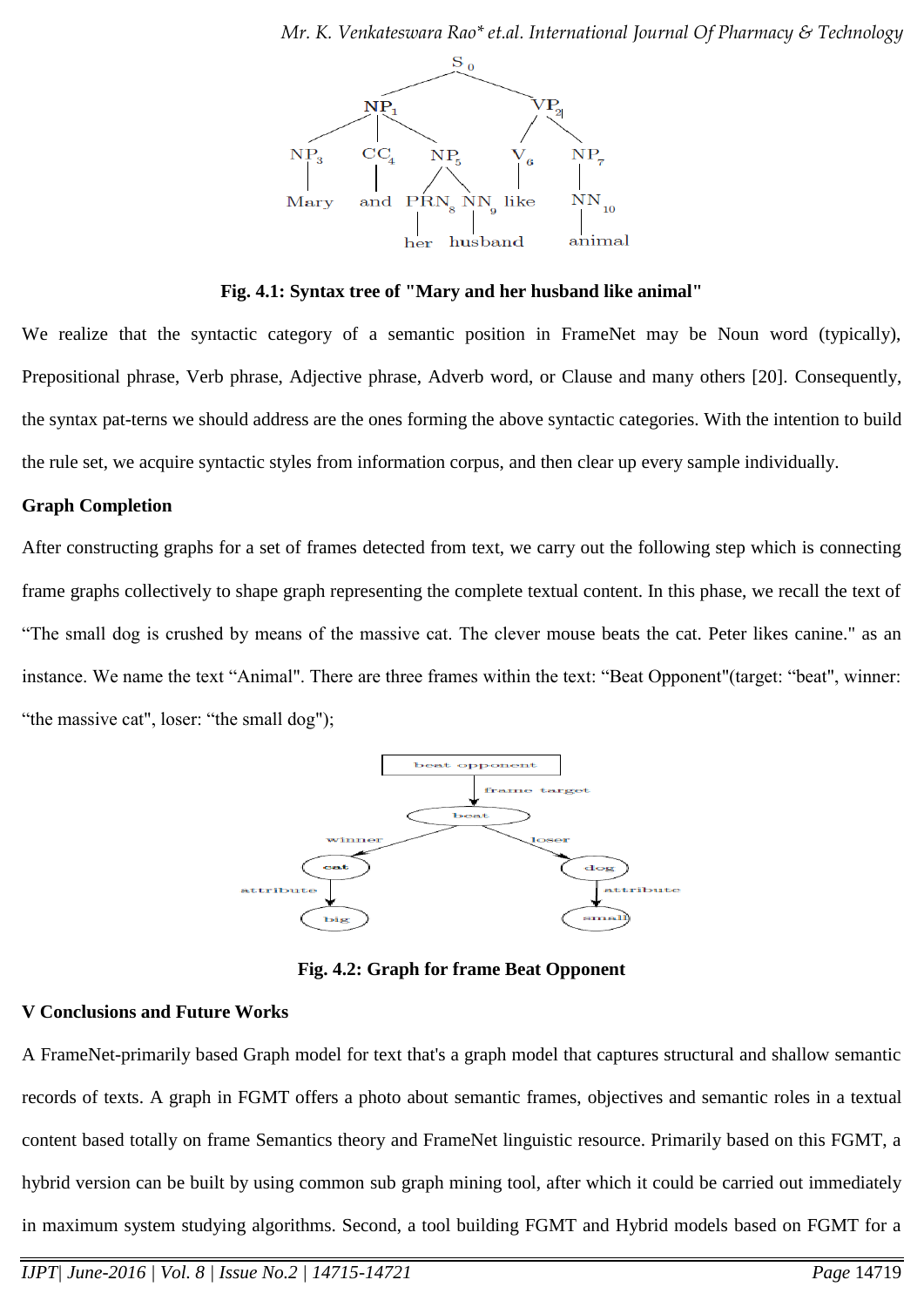*Mr. K. Venkateswara Rao\* et.al. International Journal Of Pharmacy & Technology*

corpus of texts and exporting records for text classification was applied. Third, we supplied numerous approaches to use our FGMT in text type and frequent pattern mining. At last, by using the usage of this device, we carried out a few experiments checking out the feasibility of our FGMT on a small corpus. Those experiments addresses numerous problems when making use of FGMT in exercise due to the limits of FrameNet.

Furthermore, in a few different experiments, we evaluated the effectiveness of Hybrid fashions primarily based on FGMT on numerous text class algorithms. As a technique closer to a comparison between FGMT and different models, some Vector area models and Hybrid fashions primarily based on our implementation of easy Graph model for web files were additionally tested in the identical algorithms. It's far interesting that the experiment outcomes of our Hybrid models based on FGMT surpass significantly the traditional VSM in all unsupervised textual content type algorithms that were tested. Through the conceptual graph model analysis for text analysis and text mining web semantic information is extracted to enhance the knowledge representation.

#### **References**

- 1. Dalkir, Kimiz, 2005, "Knowledge Management in Theory and Practice: Theory into Practice", Edition: illustrated Published by Butterworth-Heinemann.
- 2. Despres & Chauvel, 2000, "Knowledge Horizons", Butterworth-Heinemann.
- 3. Drucker, P.F., 1983, "Post-Capitalist Society", Harper Business, New York.
- 4. Hislop, Donald, 2005, "Knowledge management in organizations", Oxford University Press Inc.
- 5. Gomes, Roger, 2006, "Nonprofit Marketing: Marketing Management for Charitable and Nongovernmental Organizations", Published by SAGE.
- 6. Gurteen, David, Knowledge Management Magazine, Volume 2, Issue 5, February, 1999.
- 7. McAdam, R., and McCreedy, S., 1998, "A Critique of Knowledge Management: Using a Social Constructivist Model", New Technology, Work and Employment.
- 8. Nonaka, Ikujiro, Takeuchi, Hirotaka and Takeuchi Hiro, 1995, "The Knowledge-Creating Company", Oxford University Press.
- 9. Polanyi, Michael and Prosch, Harry, 1975, "Meaning", Chicago: University of Chicago Press.
- 10. Polanyi Michael, 1958, "Personal Knowledge", London: Routledge & Kegan Paul.
- 11. Collin F. Baker, Charles J. Fillmore, and John B. Lowe. The Berkeley framenet project. In COLING-ACL, pages 86{90, 1998}.